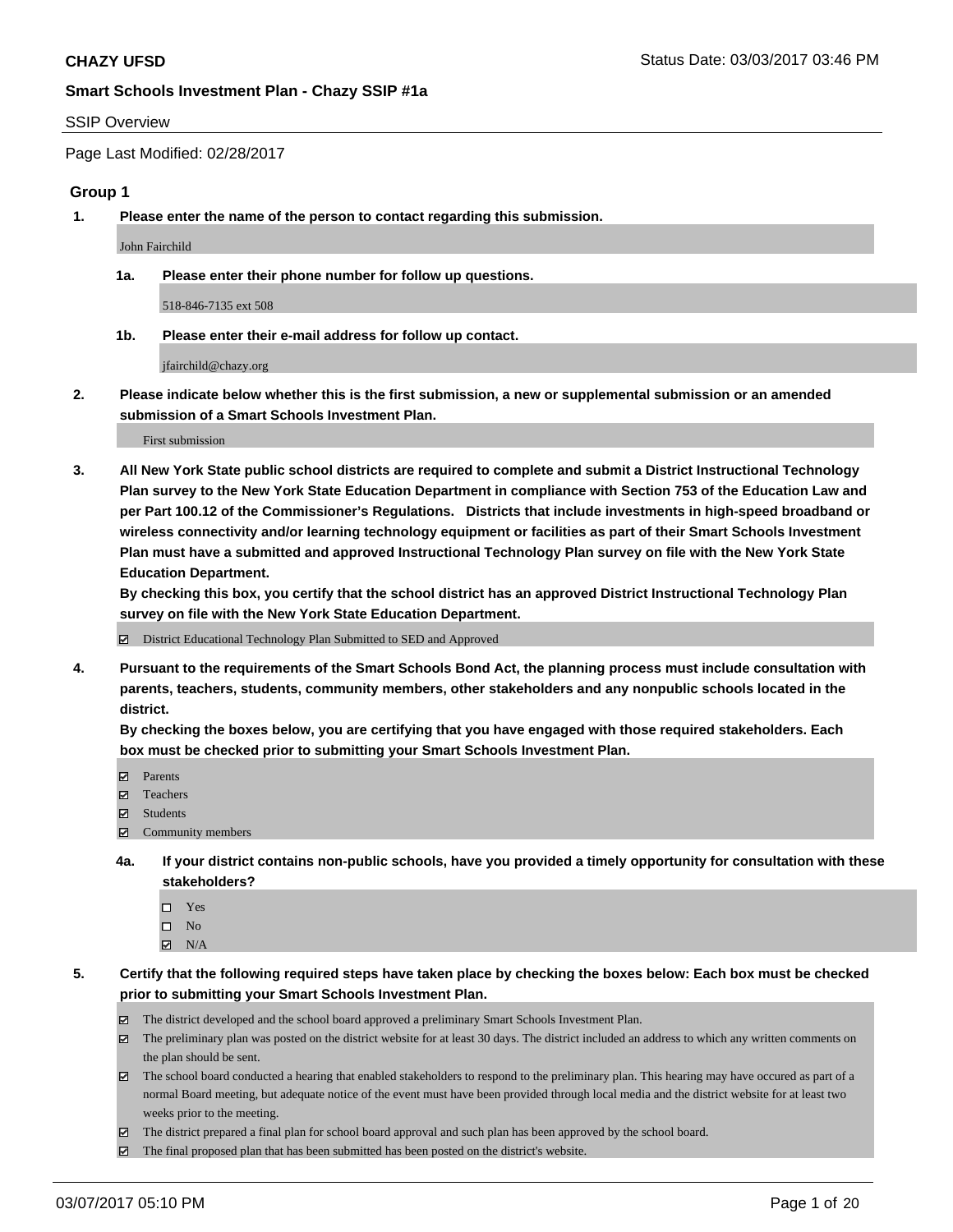# SSIP Overview

Page Last Modified: 02/28/2017

**5a. Please upload the proposed Smart Schools Investment Plan (SSIP) that was posted on the district's website, along with any supporting materials. Note that this should be different than your recently submitted Educational Technology Survey. The Final SSIP, as approved by the School Board, should also be posted on the website and remain there during the course of the projects contained therein.**

Smartbond Preliminary Plan.docx Smart Schools Investment Final Plan #1.docx

**5b. Enter the webpage address where the final Smart Schools Investment Plan is posted. The Plan should remain posted for the life of the included projects.**

www.chazy.org

**6. Please enter an estimate of the total number of students and staff that will benefit from this Smart Schools Investment Plan based on the cumulative projects submitted to date.**

500

**7. An LEA/School District may partner with one or more other LEA/School Districts to form a consortium to pool Smart Schools Bond Act funds for a project that meets all other Smart School Bond Act requirements. Each school district participating in the consortium will need to file an approved Smart Schools Investment Plan for the project and submit a signed Memorandum of Understanding that sets forth the details of the consortium including the roles of each respective district.**

 $\Box$  The district plans to participate in a consortium to partner with other school district(s) to implement a Smart Schools project.

**8. Please enter the name and 6-digit SED Code for each LEA/School District participating in the Consortium.**

| <b>Partner LEA/District</b> | ISED BEDS Code |
|-----------------------------|----------------|
| (No Response)               | (No Response)  |

**9. Please upload a signed Memorandum of Understanding with all of the participating Consortium partners.**

(No Response)

**10. Your district's Smart Schools Bond Act Allocation is:**

\$378,806

**11. Enter the budget sub-allocations by category that you are submitting for approval at this time. If you are not budgeting SSBA funds for a category, please enter 0 (zero.) If the value entered is \$0, you will not be required to complete that survey question.**

|                                       | Sub-           |
|---------------------------------------|----------------|
|                                       | Allocations    |
| <b>School Connectivity</b>            | l 0            |
| Connectivity Projects for Communities | $\overline{0}$ |
| <b>Classroom Technology</b>           | 55,820         |
| Pre-Kindergarten Classrooms           | l O            |
| Replace Transportable Classrooms      | $\Omega$       |
| High-Tech Security Features           | $\overline{0}$ |
| Totals:                               | 55,820         |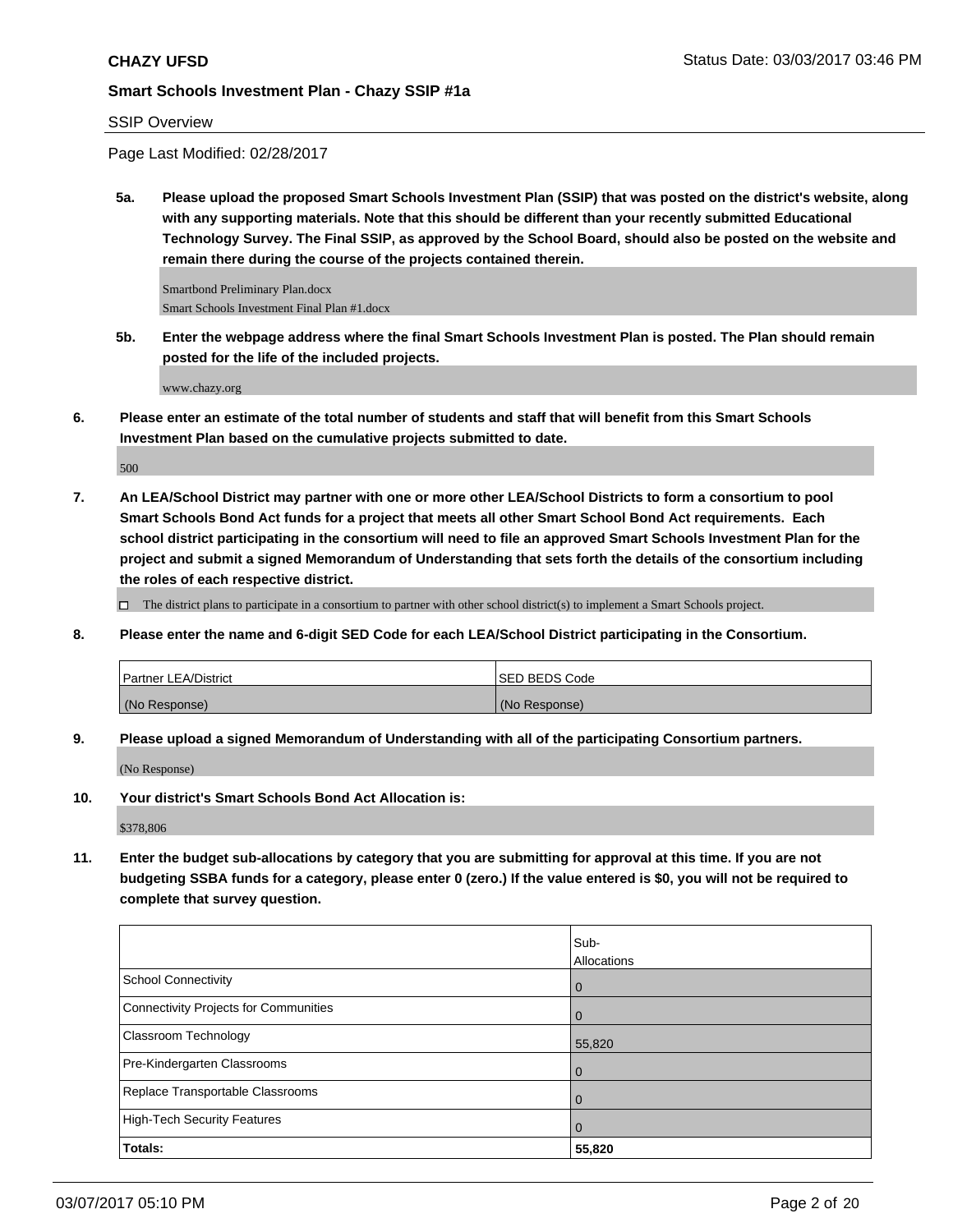# School Connectivity

Page Last Modified: 02/28/2017

# **Group 1**

- **1. In order for students and faculty to receive the maximum benefit from the technology made available under the Smart Schools Bond Act, their school buildings must possess sufficient connectivity infrastructure to ensure that devices can be used during the school day. Smart Schools Investment Plans must demonstrate that:**
	- **sufficient infrastructure that meets the Federal Communications Commission's 100 Mbps per 1,000 students standard currently exists in the buildings where new devices will be deployed, or**
	- **is a planned use of a portion of Smart Schools Bond Act funds, or**
	- **is under development through another funding source.**

**Smart Schools Bond Act funds used for technology infrastructure or classroom technology investments must increase the number of school buildings that meet or exceed the minimum speed standard of 100 Mbps per 1,000 students and staff within 12 months. This standard may be met on either a contracted 24/7 firm service or a "burstable" capability. If the standard is met under the burstable criteria, it must be:**

**1. Specifically codified in a service contract with a provider, and**

**2. Guaranteed to be available to all students and devices as needed, particularly during periods of high demand, such as computer-based testing (CBT) periods.**

**Please describe how your district already meets or is planning to meet this standard within 12 months of plan submission.**

(No Response)

- **1a. If a district believes that it will be impossible to meet this standard within 12 months, it may apply for a waiver of this requirement, as described on the Smart Schools website. The waiver must be filed and approved by SED prior to submitting this survey.**
	- By checking this box, you are certifying that the school district has an approved waiver of this requirement on file with the New York State Education Department.

#### **2. Connectivity Speed Calculator (Required)**

|                         | l Number of<br><b>Students</b> | Multiply by<br>100 Kbps | Divide by 1000   Current Speed<br>to Convert to<br>Required<br>l Speed in Mb | in Mb            | Expected<br>Speed to be<br>Attained Within Required<br>12 Months | <b>Expected Date</b><br>When<br>Speed Will be<br><b>Met</b> |
|-------------------------|--------------------------------|-------------------------|------------------------------------------------------------------------------|------------------|------------------------------------------------------------------|-------------------------------------------------------------|
| <b>Calculated Speed</b> | (No<br>Response)               | (No Response)           | (No<br>Response)                                                             | (No<br>Response) | (No<br>Response)                                                 | l (No<br>Response)                                          |

# **3. Describe how you intend to use Smart Schools Bond Act funds for high-speed broadband and/or wireless connectivity projects in school buildings.**

(No Response)

**4. Describe the linkage between the district's District Instructional Technology Plan and the proposed projects. (There should be a link between your response to this question and your response to Question 1 in Part E. Curriculum and Instruction "What are the district's plans to use digital connectivity and technology to improve teaching and learning?)**

(No Response)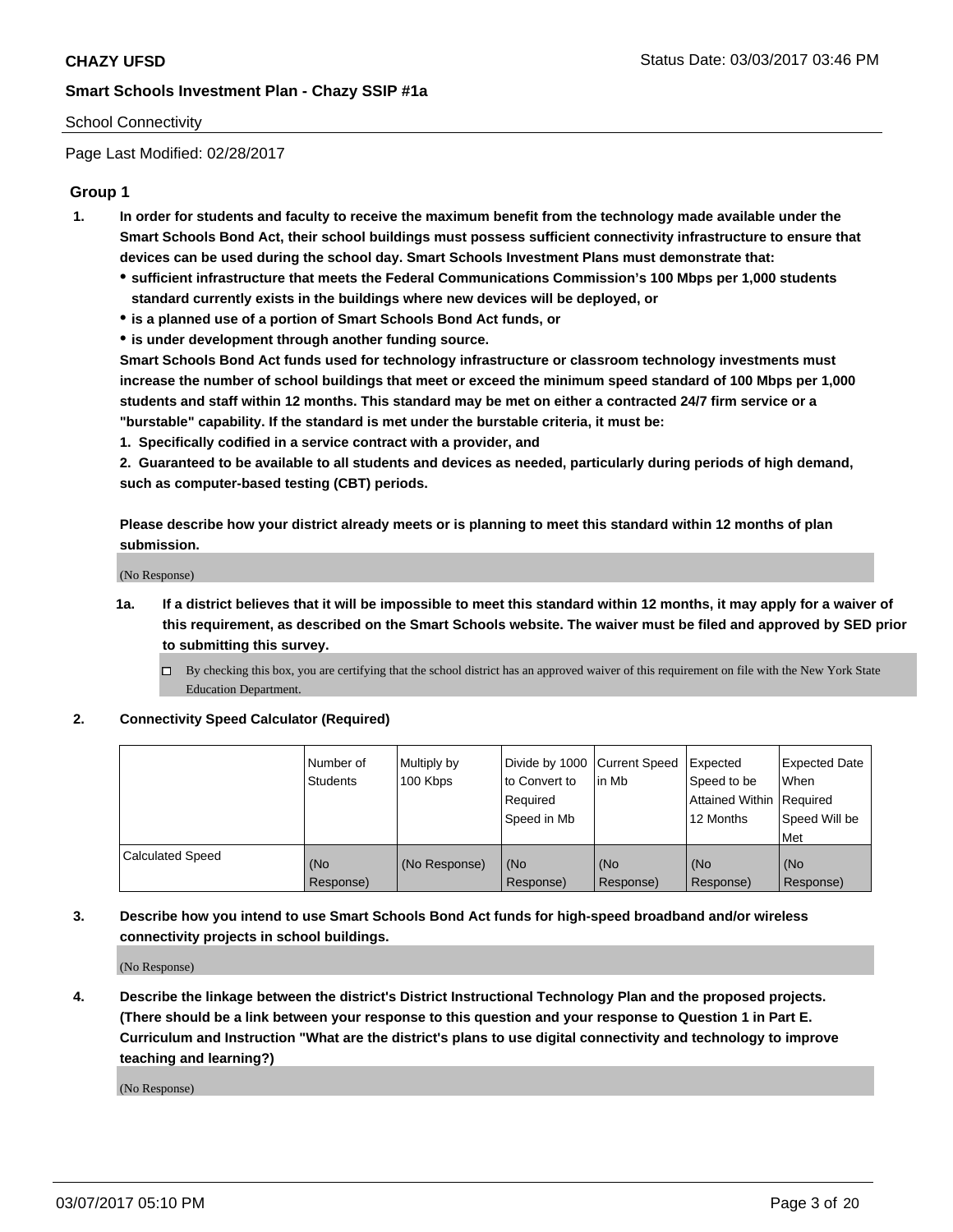## School Connectivity

Page Last Modified: 02/28/2017

**5. If the district wishes to have students and staff access the Internet from wireless devices within the school building, or in close proximity to it, it must first ensure that it has a robust Wi-Fi network in place that has sufficient bandwidth to meet user demand.**

**Please describe how you have quantified this demand and how you plan to meet this demand.**

(No Response)

**6. As indicated on Page 5 of the guidance, the Office of Facilities Planning will have to conduct a preliminary review of all capital projects, including connectivity projects.**

**Please indicate on a separate row each project number given to you by the Office of Facilities Planning.**

| Project Number |  |
|----------------|--|
|                |  |
| (No Response)  |  |

**7. Certain high-tech security and connectivity infrastructure projects may be eligible for an expedited review process as determined by the Office of Facilities Planning.**

**Was your project deemed eligible for streamlined review?**

(No Response)

**8. Include the name and license number of the architect or engineer of record.**

| Name          | License Number |
|---------------|----------------|
| (No Response) | (No Response)  |

**9. If you are submitting an allocation for School Connectivity complete this table.**

**Note that the calculated Total at the bottom of the table must equal the Total allocation for this category that you entered in the SSIP Overview overall budget.** 

|                                            | Sub-          |
|--------------------------------------------|---------------|
|                                            | Allocation    |
| Network/Access Costs                       | (No Response) |
| Outside Plant Costs                        | (No Response) |
| School Internal Connections and Components | (No Response) |
| <b>Professional Services</b>               | (No Response) |
| Testing                                    | (No Response) |
| <b>Other Upfront Costs</b>                 | (No Response) |
| <b>Other Costs</b>                         | (No Response) |
| Totals:                                    | 0             |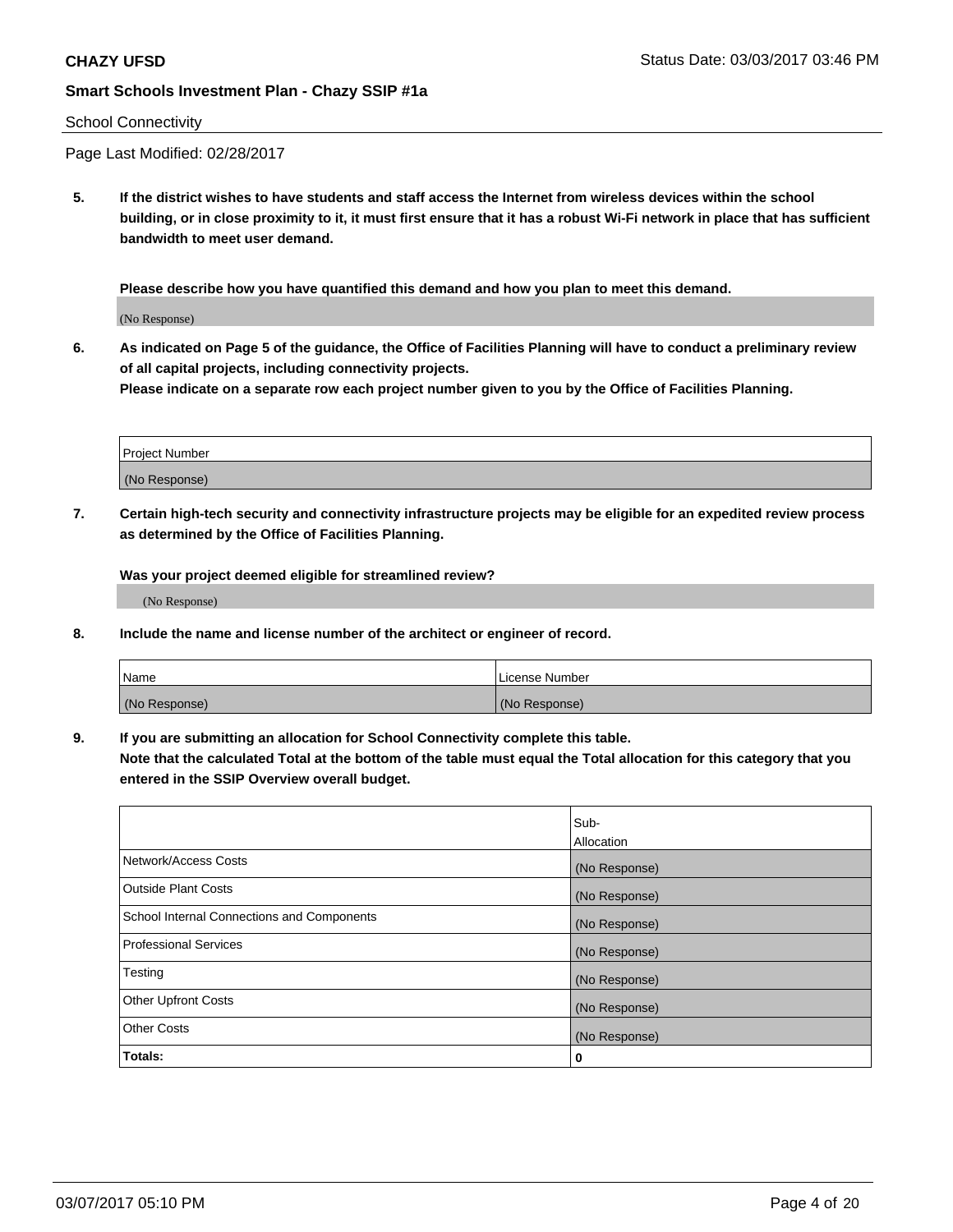# School Connectivity

Page Last Modified: 02/28/2017

**10. Please detail the type, quantity, per unit cost and total cost of the eligible items under each sub-category. This is especially important for any expenditures listed under the "Other" category. All expenditures must be eligible for tax-exempt financing to be reimbursed through the SSBA. Sufficient detail must be provided so that we can verify this is the case. If you have any questions, please contact us directly through smartschools@nysed.gov. NOTE: Wireless Access Points should be included in this category, not under Classroom Educational Technology, except those that will be loaned/purchased for nonpublic schools.**

| Select the allowable expenditure | Item to be purchased | Quantity      | Cost per Item | Total Cost    |
|----------------------------------|----------------------|---------------|---------------|---------------|
| type.                            |                      |               |               |               |
| Repeat to add another item under |                      |               |               |               |
| each type.                       |                      |               |               |               |
| (No Response)                    | (No Response)        | (No Response) | (No Response) | (No Response) |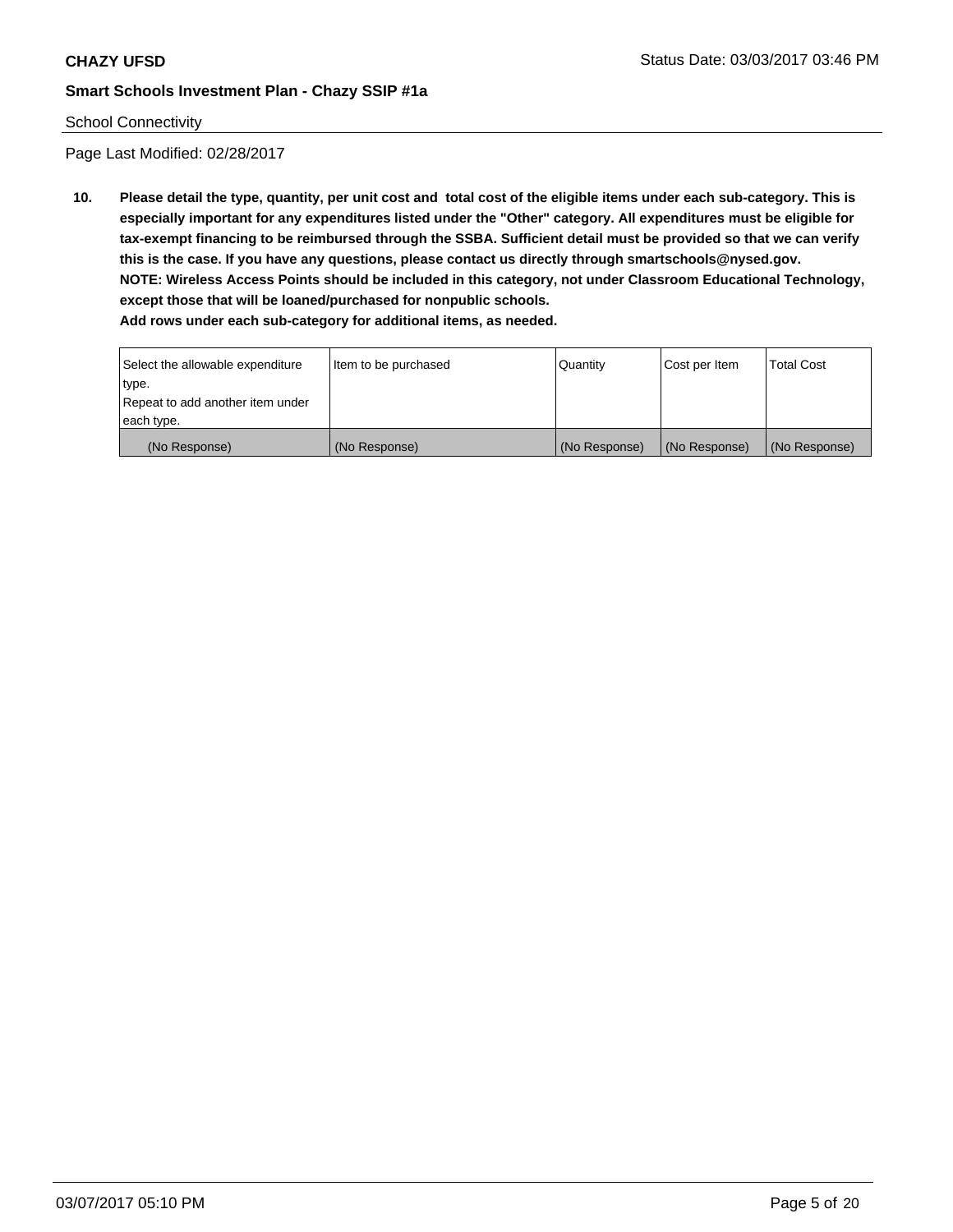Community Connectivity (Broadband and Wireless)

Page Last Modified: 02/28/2017

# **Group 1**

**1. Describe how you intend to use Smart Schools Bond Act funds for high-speed broadband and/or wireless connectivity projects in the community.**

(No Response)

**2. Please describe how the proposed project(s) will promote student achievement and increase student and/or staff access to the Internet in a manner that enhances student learning and/or instruction outside of the school day and/or school building.**

(No Response)

**3. Community connectivity projects must comply with all the necessary local building codes and regulations (building and related permits are not required prior to plan submission).**

 $\Box$  I certify that we will comply with all the necessary local building codes and regulations.

**4. Please describe the physical location of the proposed investment.**

(No Response)

**5. Please provide the initial list of partners participating in the Community Connectivity Broadband Project, along with their Federal Tax Identification (Employer Identification) number.**

| <b>Project Partners</b> | Federal ID#     |
|-------------------------|-----------------|
| (No Response)           | l (No Response) |

**6. If you are submitting an allocation for Community Connectivity, complete this table. Note that the calculated Total at the bottom of the table must equal the Total allocation for this category that you entered in the SSIP Overview overall budget.**

|                                    | Sub-Allocation |
|------------------------------------|----------------|
| Network/Access Costs               | (No Response)  |
| Outside Plant Costs                | (No Response)  |
| <b>Tower Costs</b>                 | (No Response)  |
| <b>Customer Premises Equipment</b> | (No Response)  |
| <b>Professional Services</b>       | (No Response)  |
| Testing                            | (No Response)  |
| <b>Other Upfront Costs</b>         | (No Response)  |
| <b>Other Costs</b>                 | (No Response)  |
| Totals:                            | 0              |

**7. Please detail the type, quantity, per unit cost and total cost of the eligible items under each sub-category. This is especially important for any expenditures listed under the "Other" category. All expenditures must be capital-bond eligible to be reimbursed through the SSBA. If you have any questions, please contact us directly through smartschools@nysed.gov.**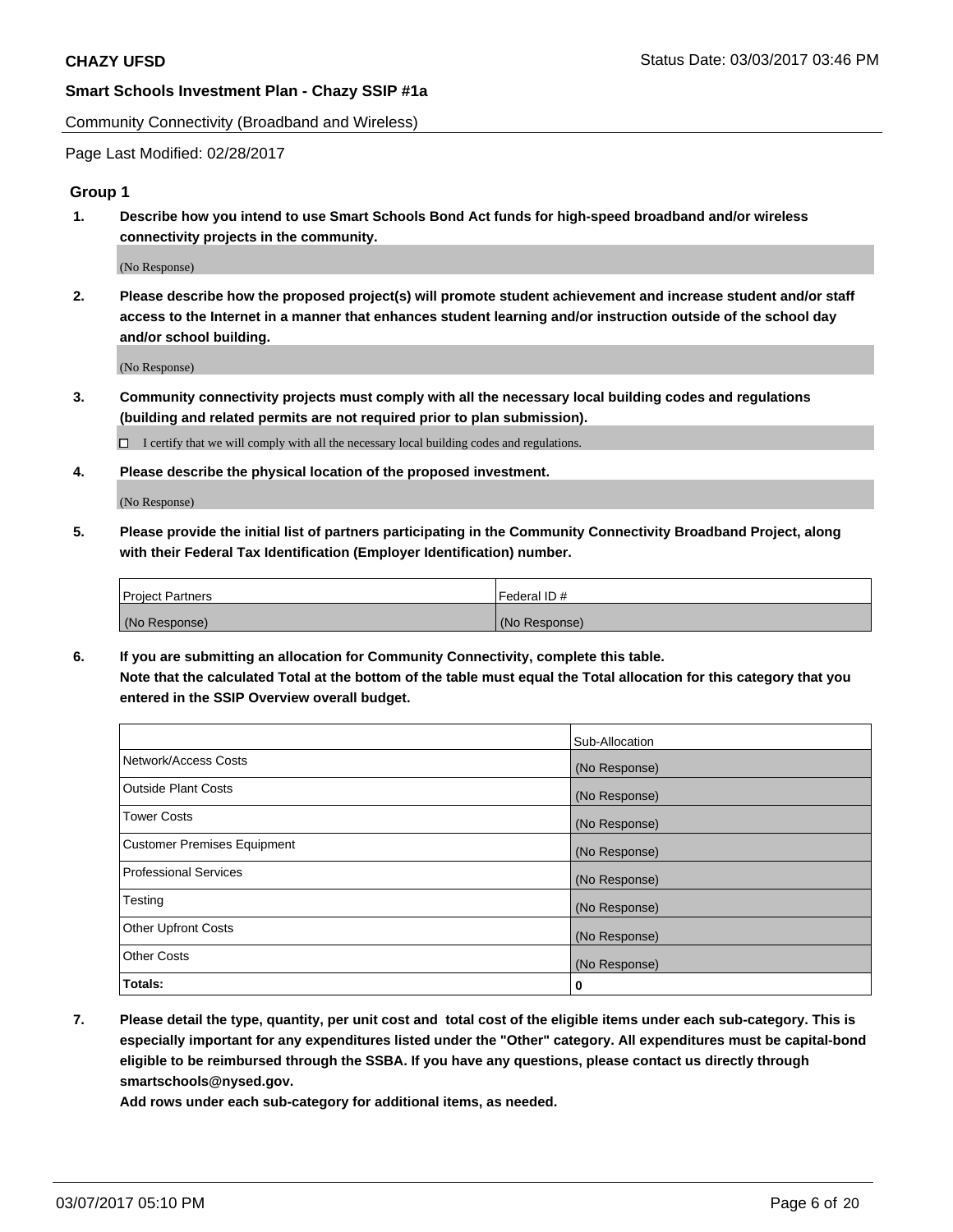Community Connectivity (Broadband and Wireless)

| Select the allowable expenditure | Item to be purchased | Quantity      | Cost per Item | <b>Total Cost</b> |
|----------------------------------|----------------------|---------------|---------------|-------------------|
| type.                            |                      |               |               |                   |
| Repeat to add another item under |                      |               |               |                   |
| each type.                       |                      |               |               |                   |
| (No Response)                    | (No Response)        | (No Response) | (No Response) | (No Response)     |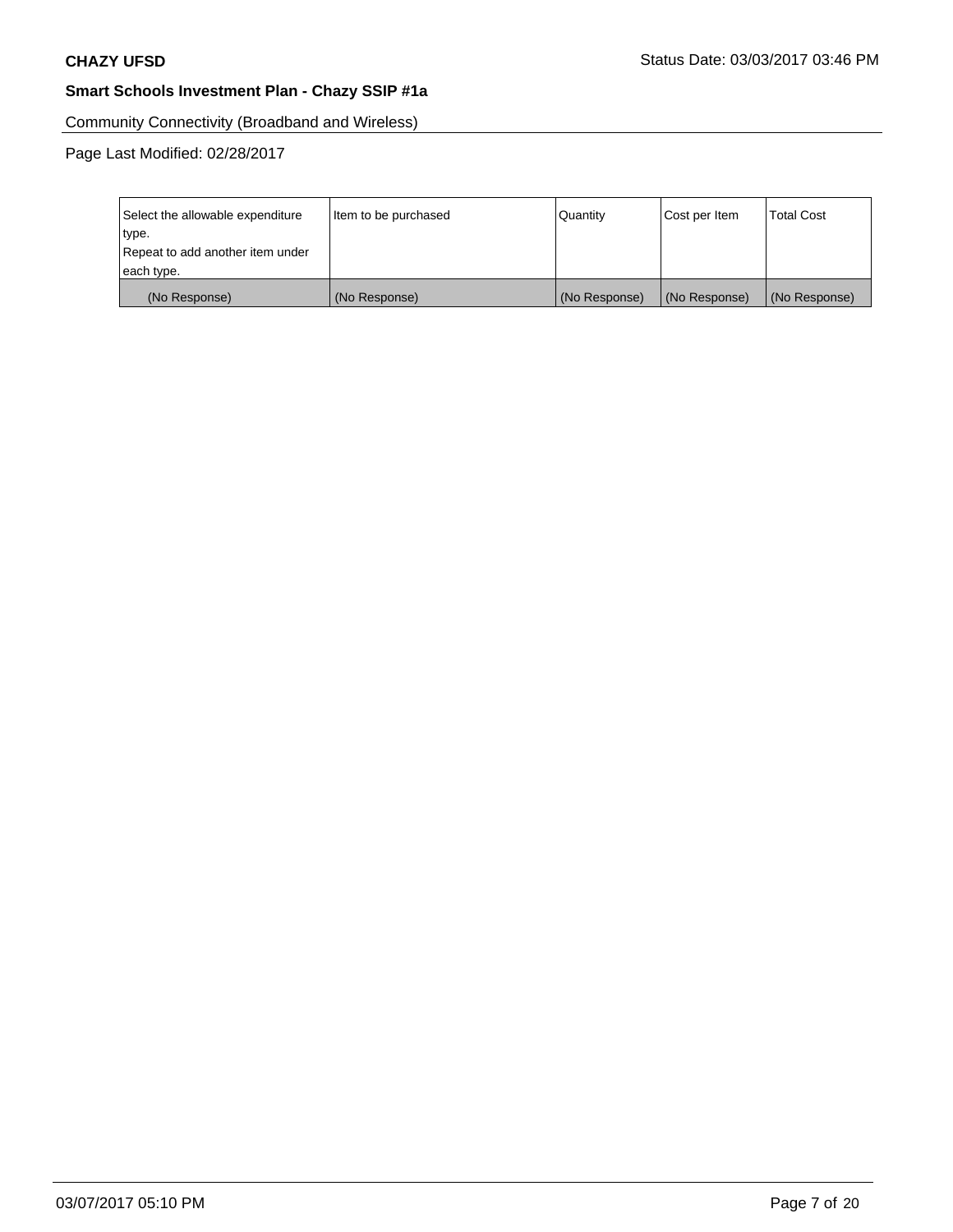# Classroom Learning Technology

Page Last Modified: 02/28/2017

# **Questions**

**1. In order for students and faculty to receive the maximum benefit from the technology made available under the Smart Schools Bond Act, their school buildings must possess sufficient connectivity infrastructure to ensure that devices can be used during the school day. Smart Schools Investment Plans must demonstrate that sufficient infrastructure that meets the Federal Communications Commission's 100 Mbps per 1,000 students standard currently exists in the buildings where new devices will be deployed, or is a planned use of a portion of Smart Schools Bond Act funds, or is under development through another funding source.**

**Smart Schools Bond Act funds used for technology infrastructure or classroom technology investments must increase the number of school buildings that meet or exceed the minimum speed standard of 100 Mbps per 1,000 students and staff within 12 months. This standard may be met on either a contracted 24/7 firm service or a "burstable" capability. If the standard is met under the burstable criteria, it must be:**

**1. Specifically codified in a service contract with a provider, and**

**2. Guaranteed to be available to all students and devices as needed, particularly during periods of high demand, such as computer-based testing (CBT) periods.**

**Please describe how your district already meets or is planning to meet this standard within 12 months of plan submission.**

We currently meet this requirement based on available bandwidth through NERIC.

- **1a. If a district believes that it will be impossible to meet this standard within 12 months, it may apply for a waiver of this requirement, as described on the Smart Schools website. The waiver must be filed and approved by SED prior to submitting this survey.**
	- $\Box$  By checking this box, you are certifying that the school district has an approved waiver of this requirement on file with the New York State Education Department.

#### **2. Connectivity Speed Calculator (Required)**

|                         | Number of<br>Students | Multiply by<br>100 Kbps | Divide by 1000 Current Speed<br>to Convert to<br>Required<br>Speed in Mb | lin Mb | Expected<br>Speed to be<br><b>Attained Within Required</b><br>12 Months | <b>Expected Date</b><br>When<br>Speed Will be<br>Met |
|-------------------------|-----------------------|-------------------------|--------------------------------------------------------------------------|--------|-------------------------------------------------------------------------|------------------------------------------------------|
| <b>Calculated Speed</b> | 462                   | 46.200                  | 46.2                                                                     | 100    | (No<br>Response)                                                        | (No<br>Response)                                     |

**3. If the district wishes to have students and staff access the Internet from wireless devices within the school building, or in close proximity to it, it must first ensure that it has a robust Wi-Fi network in place that has sufficient bandwidth to meet user demand.**

#### **Please describe how you have quantified this demand and how you plan to meet this demand.**

Our wireless network was upgraded during a recent capital project. We have full wireless capability through our entire building. Routers and switches were upgraded to meet the specified requirements of the Smart Schools Bond Act. Bandwidth is purchased through NERIC to meet the requirements.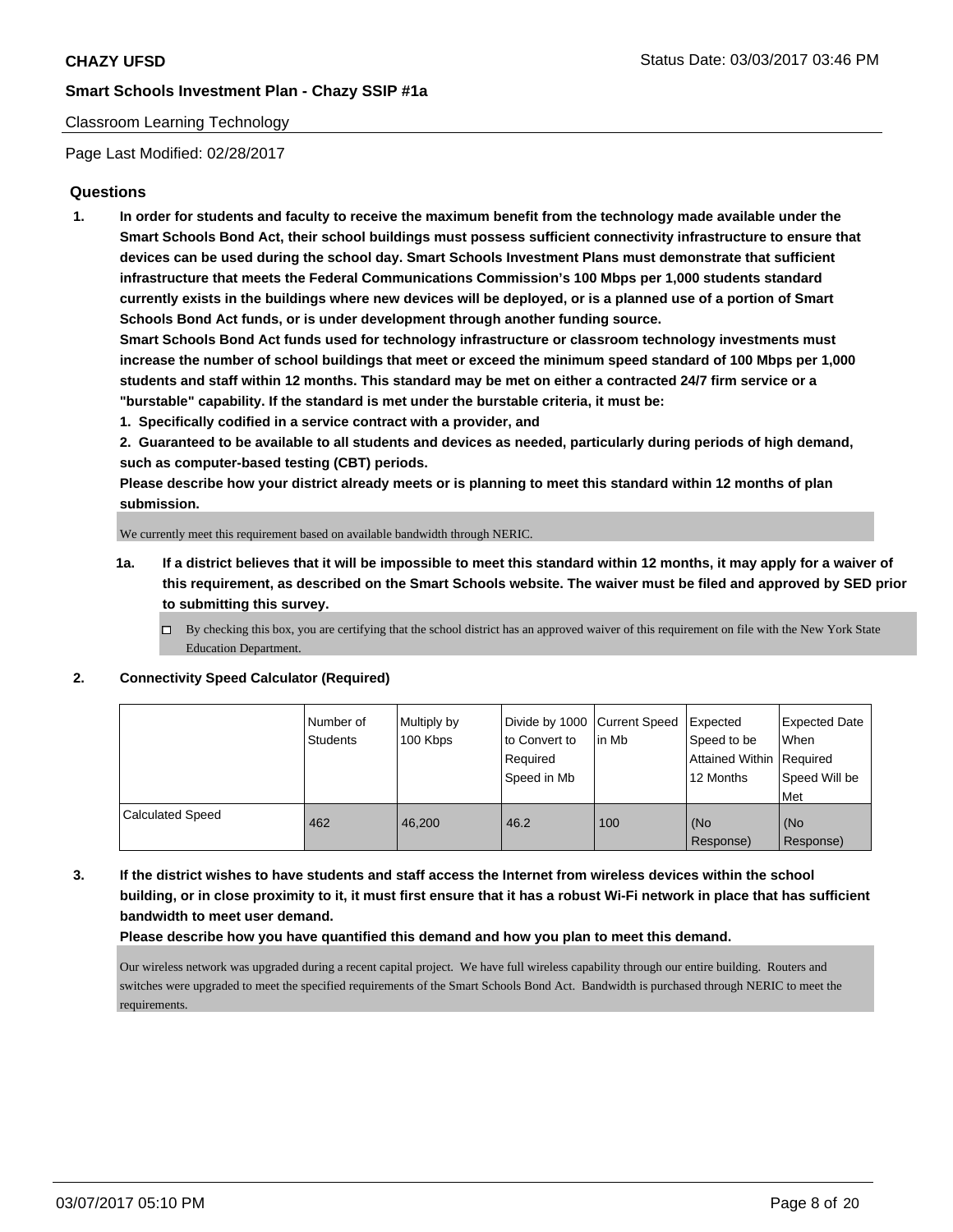#### Classroom Learning Technology

Page Last Modified: 02/28/2017

**4. All New York State public school districts are required to complete and submit an Instructional Technology Plan survey to the New York State Education Department in compliance with Section 753 of the Education Law and per Part 100.12 of the Commissioner's Regulations.**

**Districts that include educational technology purchases as part of their Smart Schools Investment Plan must have a submitted and approved Instructional Technology Plan survey on file with the New York State Education Department.**

- By checking this box, you are certifying that the school district has an approved Instructional Technology Plan survey on file with the New York State Education Department.
- **5. Describe the devices you intend to purchase and their compatibility with existing or planned platforms or systems. Specifically address the adequacy of each facility's electrical, HVAC and other infrastructure necessary to install and support the operation of the planned technology.**

We will be replacing existing mimeo projectors with Interactive Televisions. The current infrastructure for electricity exceeds teh demands of the new equipment. The new devices will be Sharp Aquos Interactive Televisions, Model #PN-703B, which will be connected to the teacher computer in each classroom. The Aquos model works with our existing operating system allowing current files and programs to be used.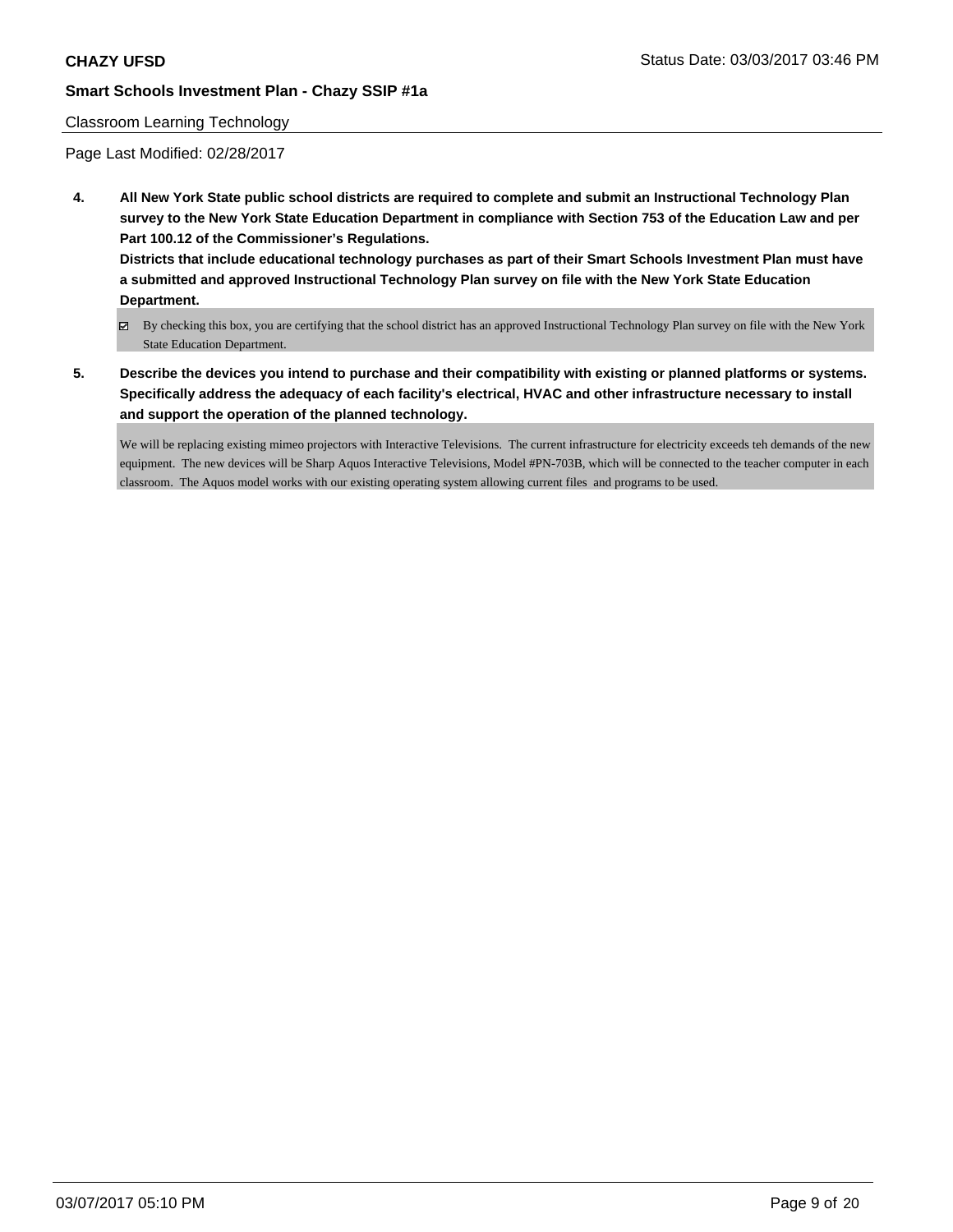#### Classroom Learning Technology

Page Last Modified: 02/28/2017

- **6. Describe how the proposed technology purchases will:**
	- **> enhance differentiated instruction;**
	- **> expand student learning inside and outside the classroom;**
	- **> benefit students with disabilities and English language learners; and**
	- **> contribute to the reduction of other learning gaps that have been identified within the district.**

**The expectation is that districts will place a priority on addressing the needs of students who struggle to succeed in a rigorous curriculum. Responses in this section should specifically address this concern and align with the district's Instructional Technology Plan (in particular Question 2 of E. Curriculum and Instruction: "Does the district's instructional technology plan address the needs of students with disabilities to ensure equitable access to instruction, materials and assessments?" and Question 3 of the same section: "Does the district's instructional technology plan address the provision of assistive technology specifically for students with disabilities to ensure access to and participation in the general curriculum?"**

The interactive televisions will increase the ability for teachers to bring web-based instructional materials into the classroom. A richer variety of materials will be available compared with what is currently available through our mimeo projectors. In addition, the picture and sound quality are much higher.

The interactive televisions will allow students to enter information through the connection between the television and the computer. This increased interaction will improve instruction and student learning.

Additional equipment, if needed, for students with disabilities will be purchased through district funds as needed. Our current SWD needs include a wireless microphone and earpiece for two students with hearing disabilities. Both students spend the majority of their day in regular classrooms and receive additional resource room support per their IEP's.

Teachers will be able to use Smart Notebook to create interactive lessons for all students in the classroom. In addition, software and apps that are available will allow teachers to expand instructional opportunities. Virtual field trips can be provided for al students in the room, allowing for exposure to cultural experiences that our rural students often do not get exposed to.

The interactive television selected will allow capture of student work created on the device. This is beneficial for students who are absent or who take a longer time to create notes. For some students with disabilities this feature will allow them to be more successful in the classroom as the captured notes can be used to supplement their own notes.

Potential APPS, websites, browsers and software include the following which will benefit all students. This is just a small portion of requests from teachers.

polleverywhere.com answergarden.com quizlet.com thinglink.com padlet.com Google forms Google docs Google sheets Google slides Tackk.com graphite.com zaption newsela (browser to get to apps - so many options) edshelf (browser to get to apps - an overwhelming list of options) ProConIt tozzl.com Badge OS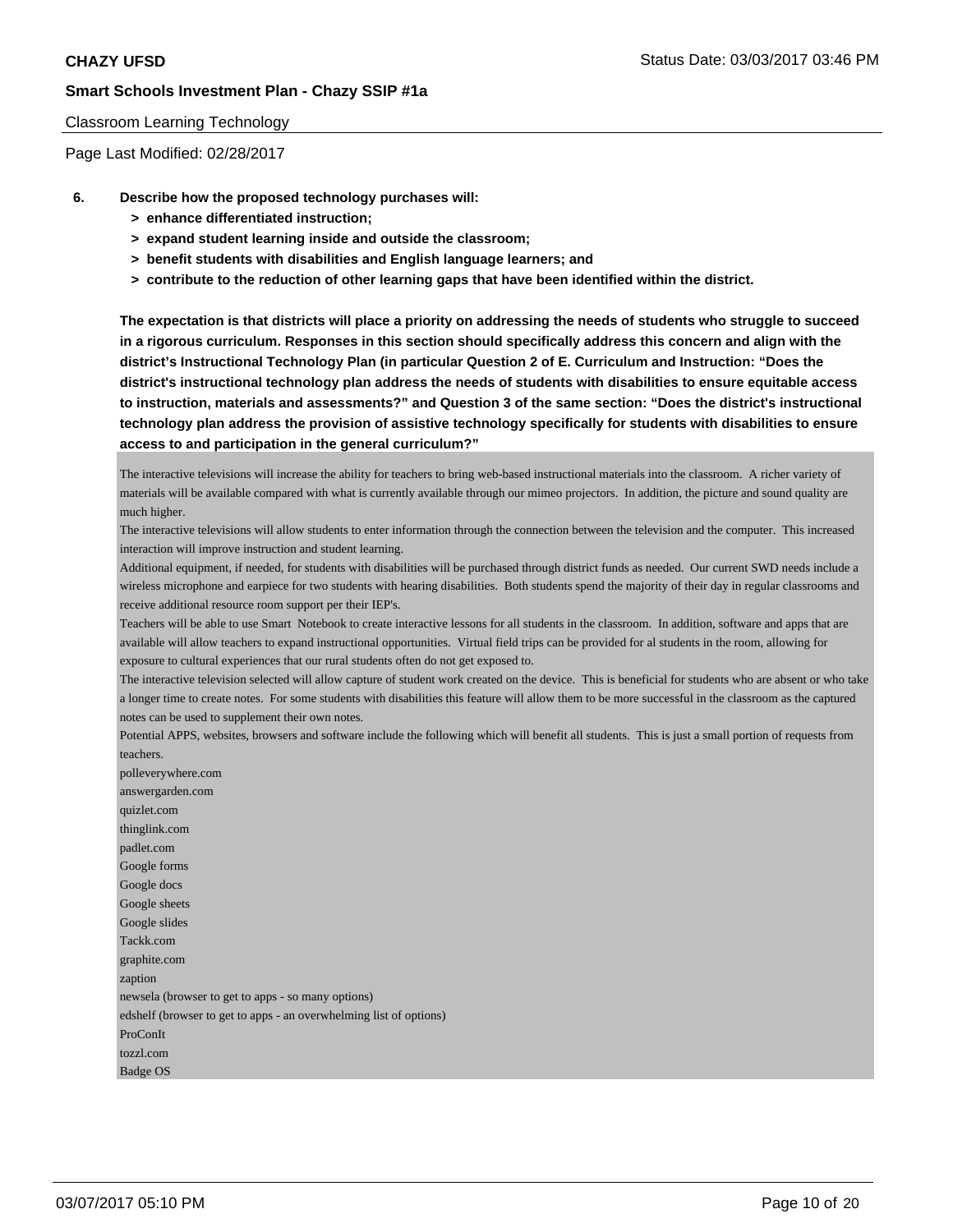#### Classroom Learning Technology

Page Last Modified: 02/28/2017

**7. Where appropriate, describe how the proposed technology purchases will enhance ongoing communication with parents and other stakeholders and help the district facilitate technology-based regional partnerships, including distance learning and other efforts.**

As these purchases are for classroom instruction, they will not improve communication with parents. The interactive televisions wil allow for distance learning activities such as: communication and participation from multiple locations in an activity, virtual field trips that will allow greater cultural and historical exposure for our students, and the possibility of direct instruction through distance learning networks. The exact usage will be determined by classroom teachers as they develop new instructional strategies and techniques.

**8. Describe the district's plan to provide professional development to ensure that administrators, teachers and staff can employ the technology purchased to enhance instruction successfully.**

**Note: This response should be aligned and expanded upon in accordance with your district's response to Question 1 of F. Professional Development of your Instructional Technology Plan: "Please provide a summary of professional development offered to teachers and staff, for the time period covered by this plan, to support technology to enhance teaching and learning. Please include topics, audience and method of delivery within your summary."**

The proposed technology is similar in use to SmartBoards already in place in many district classrooms. We will include teacher to teacher training during our professional development days. This will allow staff members who are proficient in the use of the devices to share techniques and sources with colleagues.

In addition teachers will be offered opportunities to attend workshops provided by CEWW BOCES as they are announced. Teachers will also have opportunities to attend trainings at Beekmantown Central School District, one of our neighboring districts. Examples of topics from a recent Google Summit some of our teachers attended include the following:

Google Classroom: Getting Started and Taking off 100% Student Engagement with Pear Deck Expanding your PLN Introduction to use Google Classroom Improve your Return on Instruction with ClassFlow Game of Forms ELA Apps Buffet Breakout of the Box Be a Gmail Jedi Advanced Google Classroom: Taking it to the Next Level Gearing Up: Google and Research Projects BreakoutEDU: Collaboration, Creativity, Critical Thinking, and Communication

Many other sessions were available that addressed beginners to experts in using computer technology for instruction. NERIC also provides a full array of trainings through their Model Schools Program. This training includes a tech specialist who will visit our school to provide instruction and support.

**9. Districts must contact the SUNY/CUNY teacher preparation program that supplies the largest number of the district's new teachers to request advice on innovative uses and best practices at the intersection of pedagogy and educational technology.**

 $\boxtimes$  By checking this box, you certify that you have contacted the SUNY/CUNY teacher preparation program that supplies the largest number of your new teachers to request advice on these issues.

#### **9a. Please enter the name of the SUNY or CUNY Institution that you contacted.**

SUNY Plattsburgh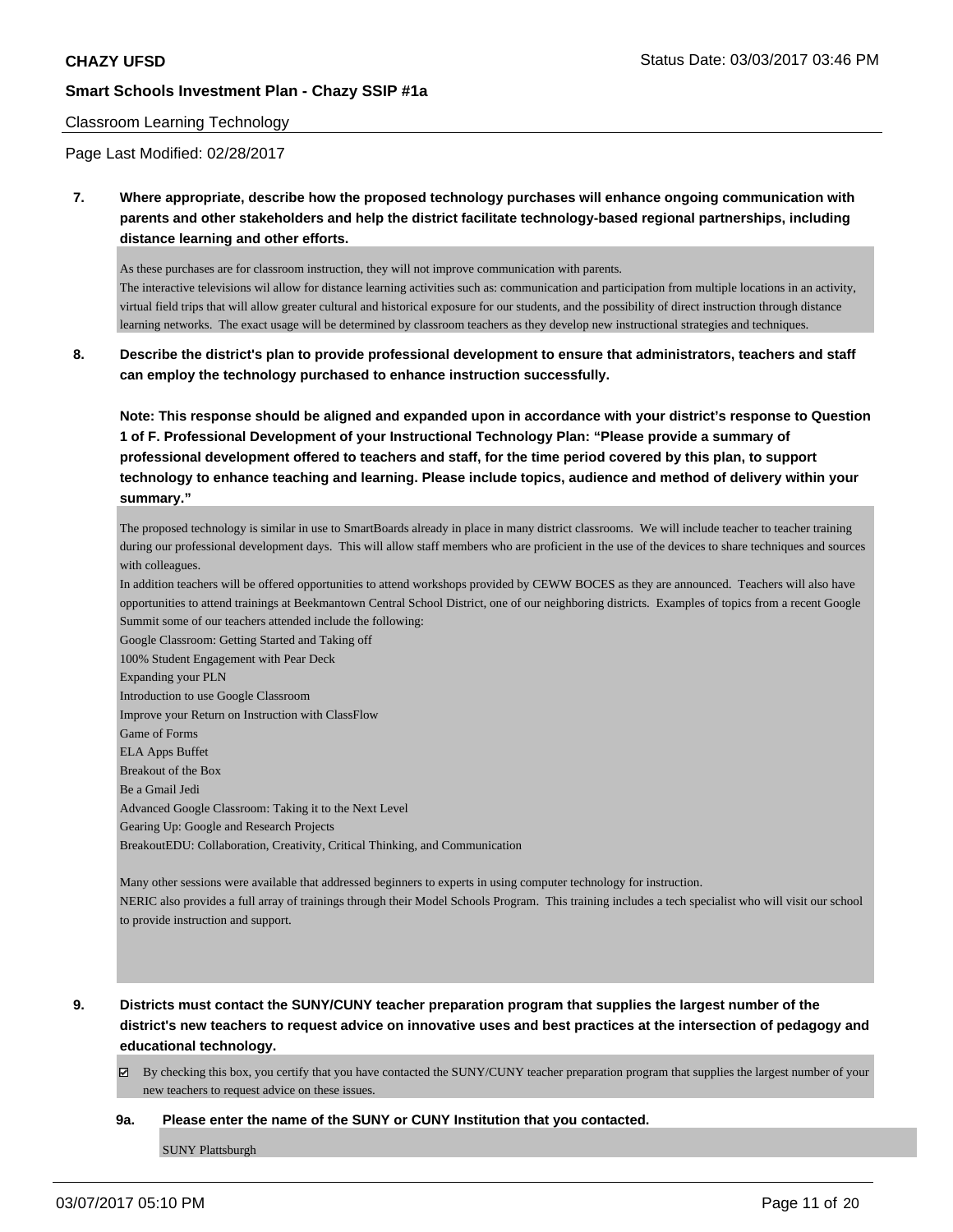Classroom Learning Technology

Page Last Modified: 02/28/2017

**9b. Enter the primary Institution phone number.**

518-564-2000

**9c. Enter the name of the contact person with whom you consulted and/or will be collaborating with on innovative uses of technology and best practices.**

Michael Morgan

**10. A district whose Smart Schools Investment Plan proposes the purchase of technology devices and other hardware must account for nonpublic schools in the district.**

**Are there nonpublic schools within your school district?**

Yes

 $\boxtimes$  No

**11. Nonpublic Classroom Technology Loan Calculator**

**The Smart Schools Bond Act provides that any Classroom Learning Technology purchases made using Smart Schools funds shall be lent, upon request, to nonpublic schools in the district. However, no school district shall be required to loan technology in amounts greater than the total obtained and spent on technology pursuant to the Smart Schools Bond Act and the value of such loan may not exceed the total of \$250 multiplied by the nonpublic school enrollment in the base year at the time of enactment.**

**See:**

**http://www.p12.nysed.gov/mgtserv/smart\_schools/docs/Smart\_Schools\_Bond\_Act\_Guidance\_04.27.15\_Final.pdf.**

|                                       | 1. Classroom<br>Technology<br>Sub-allocation | 2. Public<br>l Enrollment<br>$(2014 - 15)$ | 3. Nonpublic<br>Enrollment<br>$(2014-15)$ | l 4. Sum of<br>l Public and<br>l Nonpublic<br>l Enrollment | 15. Total Per<br>Pupil Sub-<br>lallocation                                                    | l 6. Total<br>Nonpublic Loan<br>Amount |
|---------------------------------------|----------------------------------------------|--------------------------------------------|-------------------------------------------|------------------------------------------------------------|-----------------------------------------------------------------------------------------------|----------------------------------------|
| Calculated Nonpublic Loan<br>l Amount |                                              |                                            |                                           |                                                            | (No Response)   (No Response)   (No Response)   (No Response)   (No Response)   (No Response) |                                        |

**12. To ensure the sustainability of technology purchases made with Smart Schools funds, districts must demonstrate a long-term plan to maintain and replace technology purchases supported by Smart Schools Bond Act funds. This sustainability plan shall demonstrate a district's capacity to support recurring costs of use that are ineligible for Smart Schools Bond Act funding such as device maintenance, technical support, Internet and wireless fees, maintenance of hotspots, staff professional development, building maintenance and the replacement of incidental items. Further, such a sustainability plan shall include a long-term plan for the replacement of purchased devices and equipment at the end of their useful life with other funding sources.**

 $\boxtimes$  By checking this box, you certify that the district has a sustainability plan as described above.

**13. Districts must ensure that devices purchased with Smart Schools Bond funds will be distributed, prepared for use, maintained and supported appropriately. Districts must maintain detailed device inventories in accordance with generally accepted accounting principles.**

 $\boxtimes$  By checking this box, you certify that the district has a distribution and inventory management plan and system in place.

**14. If you are submitting an allocation for Classroom Learning Technology complete this table. Note that the calculated Total at the bottom of the table must equal the Total allocation for this category that you entered in the SSIP Overview overall budget.**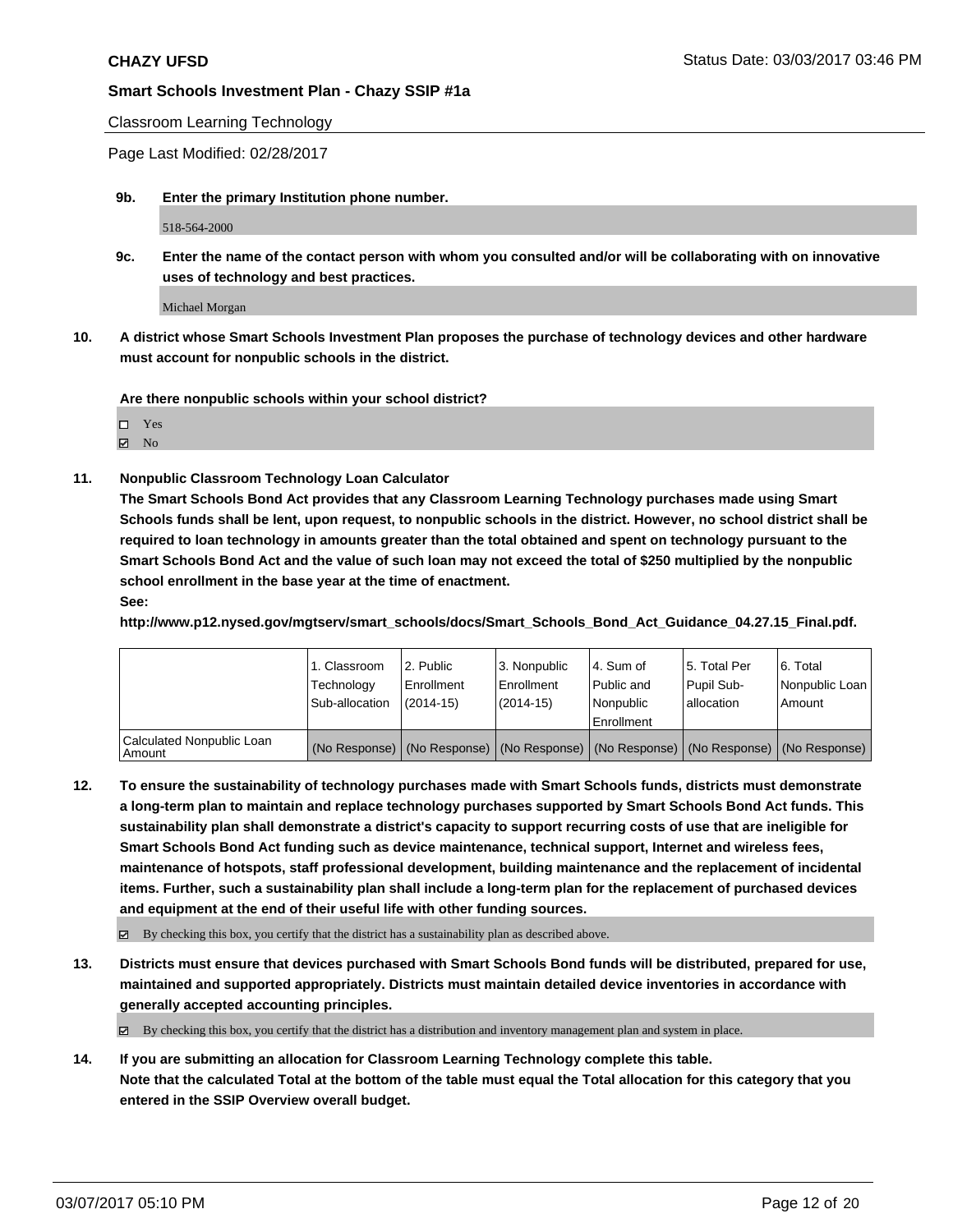# Classroom Learning Technology

Page Last Modified: 02/28/2017

|                         | Sub-Allocation |
|-------------------------|----------------|
| Interactive Whiteboards | 53,500         |
| Computer Servers        | (No Response)  |
| Desktop Computers       | (No Response)  |
| Laptop Computers        | (No Response)  |
| <b>Tablet Computers</b> | (No Response)  |
| <b>Other Costs</b>      | 2,320          |
| Totals:                 | 55,820         |

**15. Please detail the type, quantity, per unit cost and total cost of the eligible items under each sub-category. This is especially important for any expenditures listed under the "Other" category. All expenditures must be capital-bond eligible to be reimbursed through the SSBA. If you have any questions, please contact us directly through smartschools@nysed.gov.**

**Please specify in the "Item to be Purchased" field which specific expenditures and items are planned to meet the district's nonpublic loan requirement, if applicable.**

**NOTE: Wireless Access Points that will be loaned/purchased for nonpublic schools should ONLY be included in this category, not under School Connectivity, where public school districts would list them.**

| Select the allowable expenditure | Item to be Purchased      | Quantity | Cost per Item | <b>Total Cost</b> |
|----------------------------------|---------------------------|----------|---------------|-------------------|
| type.                            |                           |          |               |                   |
| Repeat to add another item under |                           |          |               |                   |
| each type.                       |                           |          |               |                   |
| Interactive Whiteboards          | Sharp Aquos Model PN-703B | 20       | 2,675         | 53.500            |
| <b>Other Costs</b>               | <b>Mounting Bracket</b>   | 20       | 116           | 2,320             |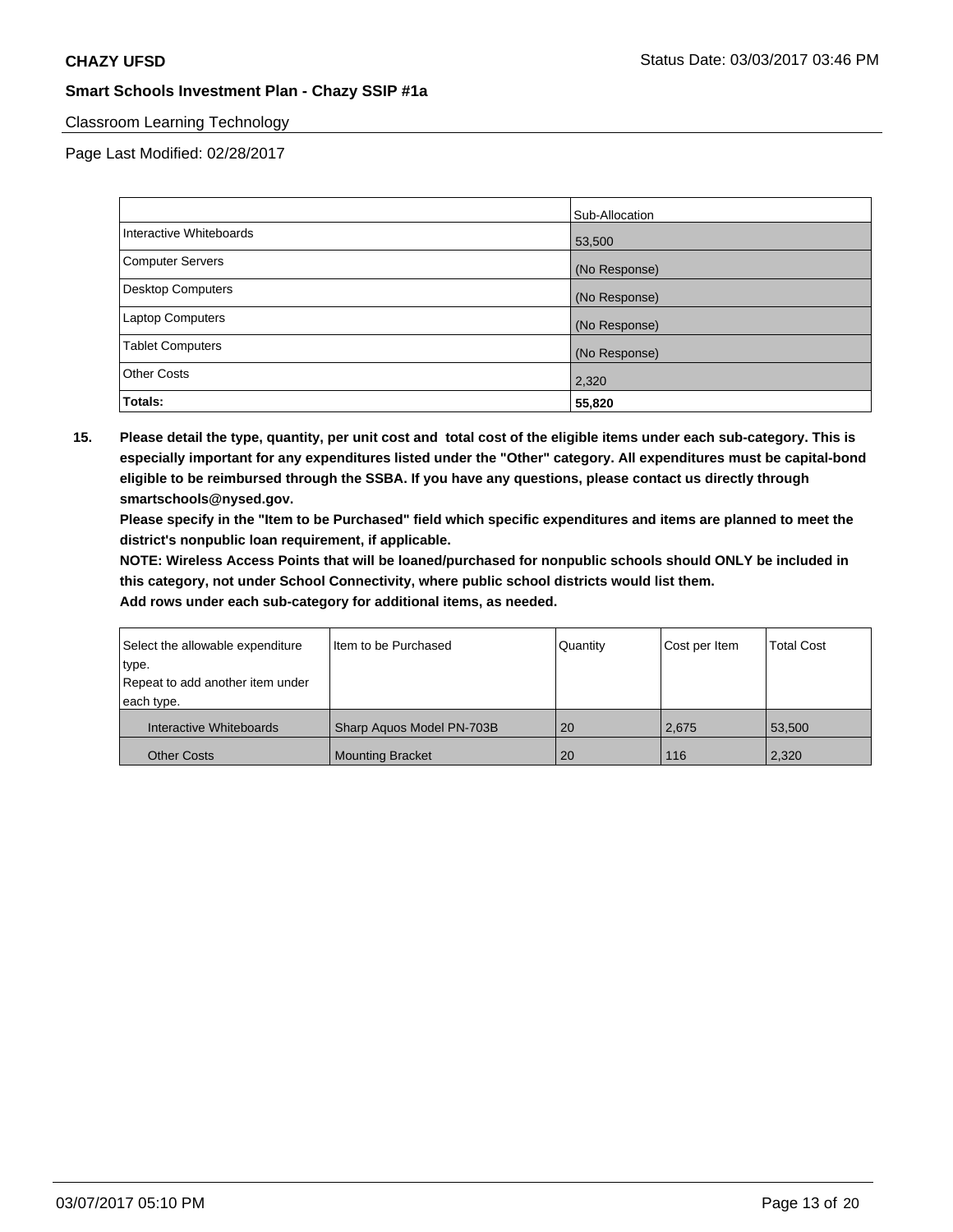#### Pre-Kindergarten Classrooms

Page Last Modified: 02/28/2017

## **Group 1**

**1. Provide information regarding how and where the district is currently serving pre-kindergarten students and justify the need for additional space with enrollment projections over 3 years.**

(No Response)

- **2. Describe the district's plan to construct, enhance or modernize education facilities to accommodate prekindergarten programs. Such plans must include:**
	- **Specific descriptions of what the district intends to do to each space;**
	- **An affirmation that pre-kindergarten classrooms will contain a minimum of 900 square feet per classroom;**
	- **The number of classrooms involved;**
	- **The approximate construction costs per classroom; and**
	- **Confirmation that the space is district-owned or has a long-term lease that exceeds the probable useful life of the improvements.**

(No Response)

**3. Smart Schools Bond Act funds may only be used for capital construction costs. Describe the type and amount of additional funds that will be required to support ineligible ongoing costs (e.g. instruction, supplies) associated with any additional pre-kindergarten classrooms that the district plans to add.**

(No Response)

**4. All plans and specifications for the erection, repair, enlargement or remodeling of school buildings in any public school district in the State must be reviewed and approved by the Commissioner. Districts that plan capital projects using their Smart Schools Bond Act funds will undergo a Preliminary Review Process by the Office of Facilities Planning.**

**Please indicate on a separate row each project number given to you by the Office of Facilities Planning.**

| Project Number |  |
|----------------|--|
| (No Response)  |  |

**5. If you have made an allocation for Pre-Kindergarten Classrooms, complete this table. Note that the calculated Total at the bottom of the table must equal the Total allocation for this category that you entered in the SSIP Overview overall budget.**

| Totals:                                  | 0              |
|------------------------------------------|----------------|
| Other Costs                              | (No Response)  |
| Enhance/Modernize Educational Facilities | (No Response)  |
| Construct Pre-K Classrooms               | (No Response)  |
|                                          | Sub-Allocation |

**6. Please detail the type, quantity, per unit cost and total cost of the eligible items under each sub-category. This is especially important for any expenditures listed under the "Other" category. All expenditures must be capital-bond eligible to be reimbursed through the SSBA. If you have any questions, please contact us directly through smartschools@nysed.gov.**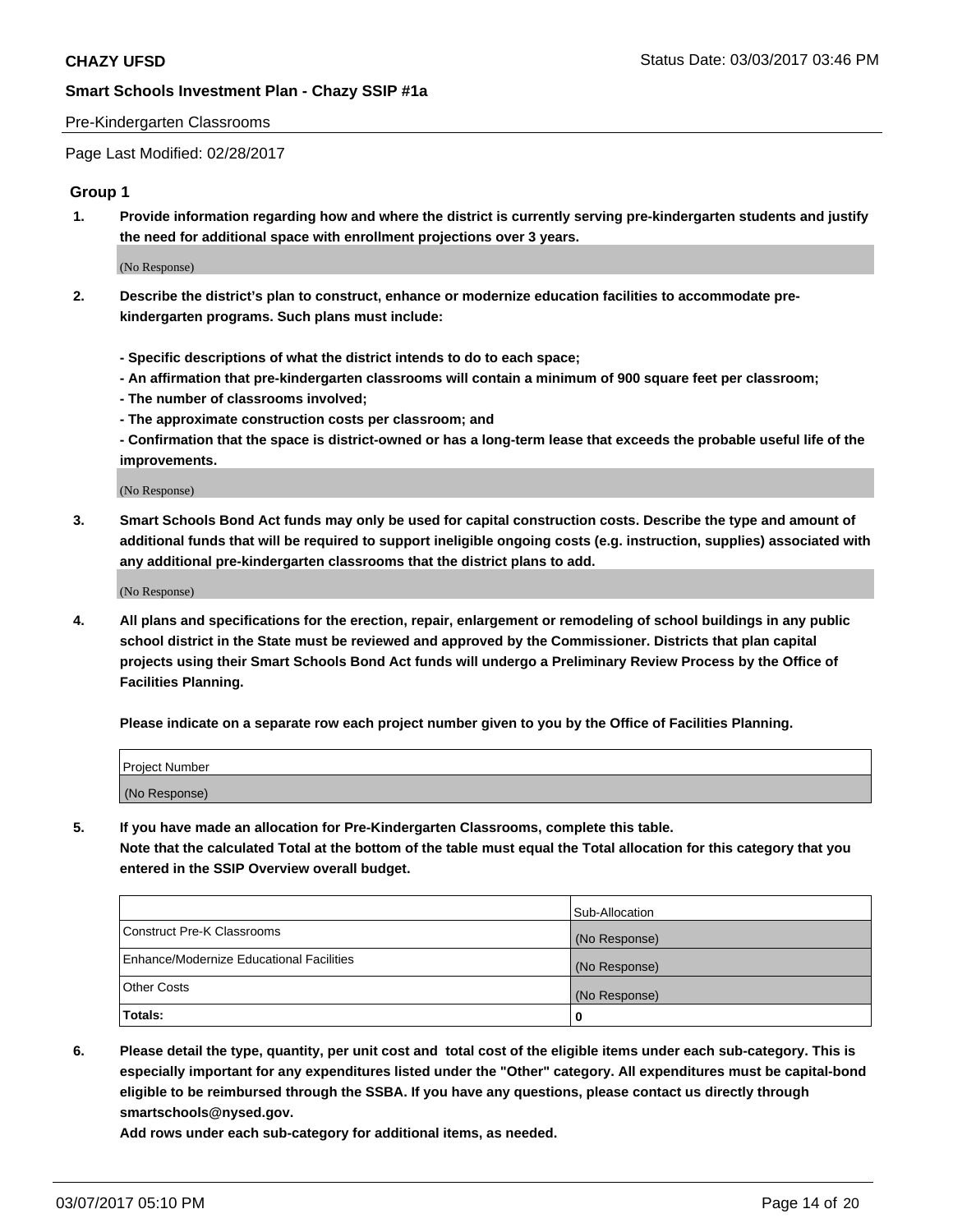# Pre-Kindergarten Classrooms

| Select the allowable expenditure | Item to be purchased | Quantity      | Cost per Item | <b>Total Cost</b> |
|----------------------------------|----------------------|---------------|---------------|-------------------|
| type.                            |                      |               |               |                   |
| Repeat to add another item under |                      |               |               |                   |
| each type.                       |                      |               |               |                   |
| (No Response)                    | (No Response)        | (No Response) | (No Response) | (No Response)     |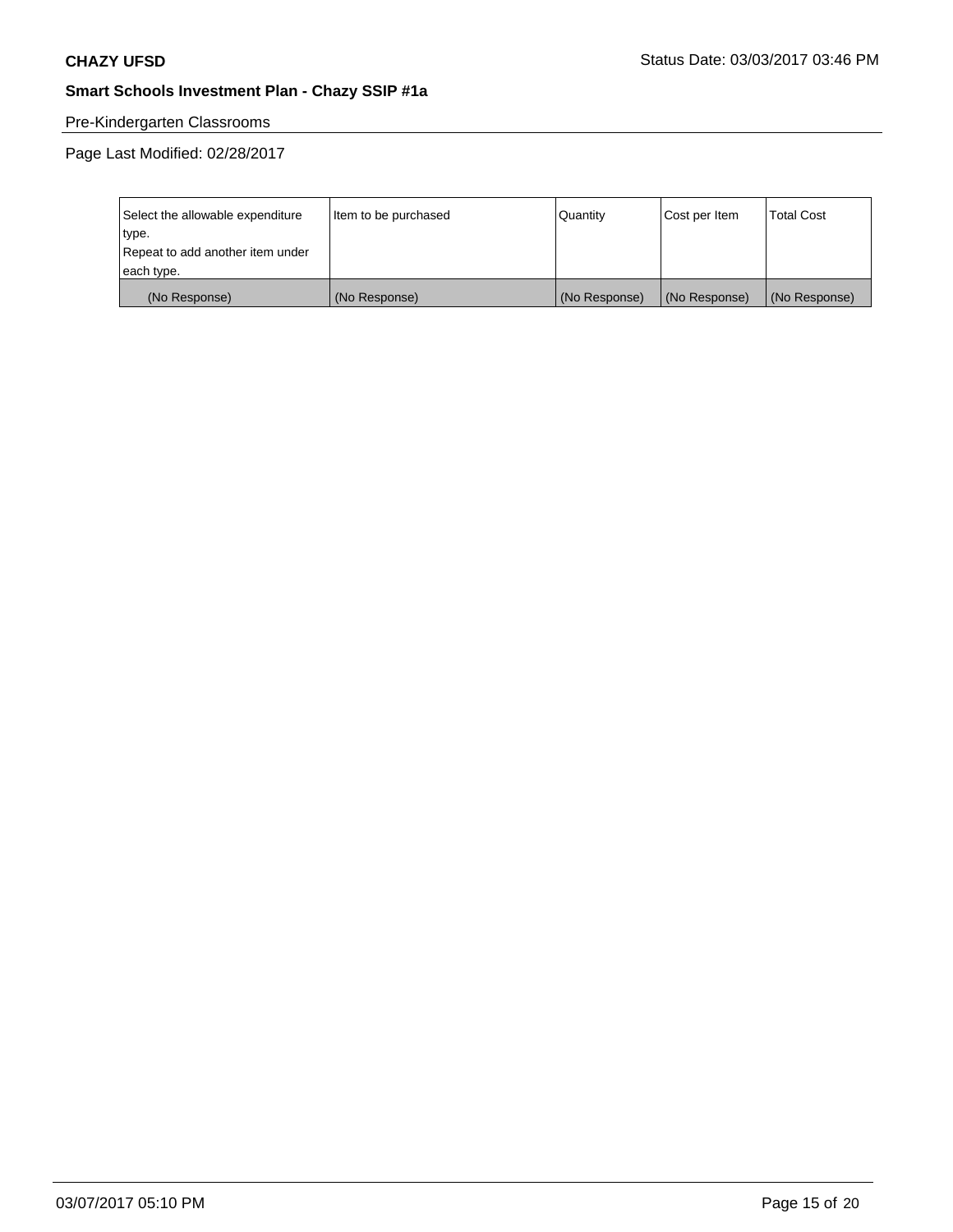#### Replace Transportable Classrooms

Page Last Modified: 02/28/2017

## **Group 1**

**1. Describe the district's plan to construct, enhance or modernize education facilities to provide high-quality instructional space by replacing transportable classrooms.**

(No Response)

**2. All plans and specifications for the erection, repair, enlargement or remodeling of school buildings in any public school district in the State must be reviewed and approved by the Commissioner. Districts that plan capital projects using their Smart Schools Bond Act funds will undergo a Preliminary Review Process by the Office of Facilities Planning.**

**Please indicate on a separate row each project number given to you by the Office of Facilities Planning.**

| Project Number |  |
|----------------|--|
| (No Response)  |  |

**3. For large projects that seek to blend Smart Schools Bond Act dollars with other funds, please note that Smart Schools Bond Act funds can be allocated on a pro rata basis depending on the number of new classrooms built that directly replace transportable classroom units.**

**If a district seeks to blend Smart Schools Bond Act dollars with other funds describe below what other funds are being used and what portion of the money will be Smart Schools Bond Act funds.**

(No Response)

**4. If you have made an allocation for Replace Transportable Classrooms, complete this table. Note that the calculated Total at the bottom of the table must equal the Total allocation for this category that you entered in the SSIP Overview overall budget.**

|                                                | Sub-Allocation |
|------------------------------------------------|----------------|
| Construct New Instructional Space              | (No Response)  |
| Enhance/Modernize Existing Instructional Space | (No Response)  |
| Other Costs                                    | (No Response)  |
| Totals:                                        | $\Omega$       |

**5. Please detail the type, quantity, per unit cost and total cost of the eligible items under each sub-category. This is especially important for any expenditures listed under the "Other" category. All expenditures must be capital-bond eligible to be reimbursed through the SSBA. If you have any questions, please contact us directly through smartschools@nysed.gov.**

| Select the allowable expenditure | Item to be purchased | Quantity      | Cost per Item | <b>Total Cost</b> |
|----------------------------------|----------------------|---------------|---------------|-------------------|
| type.                            |                      |               |               |                   |
| Repeat to add another item under |                      |               |               |                   |
| each type.                       |                      |               |               |                   |
| (No Response)                    | (No Response)        | (No Response) | (No Response) | (No Response)     |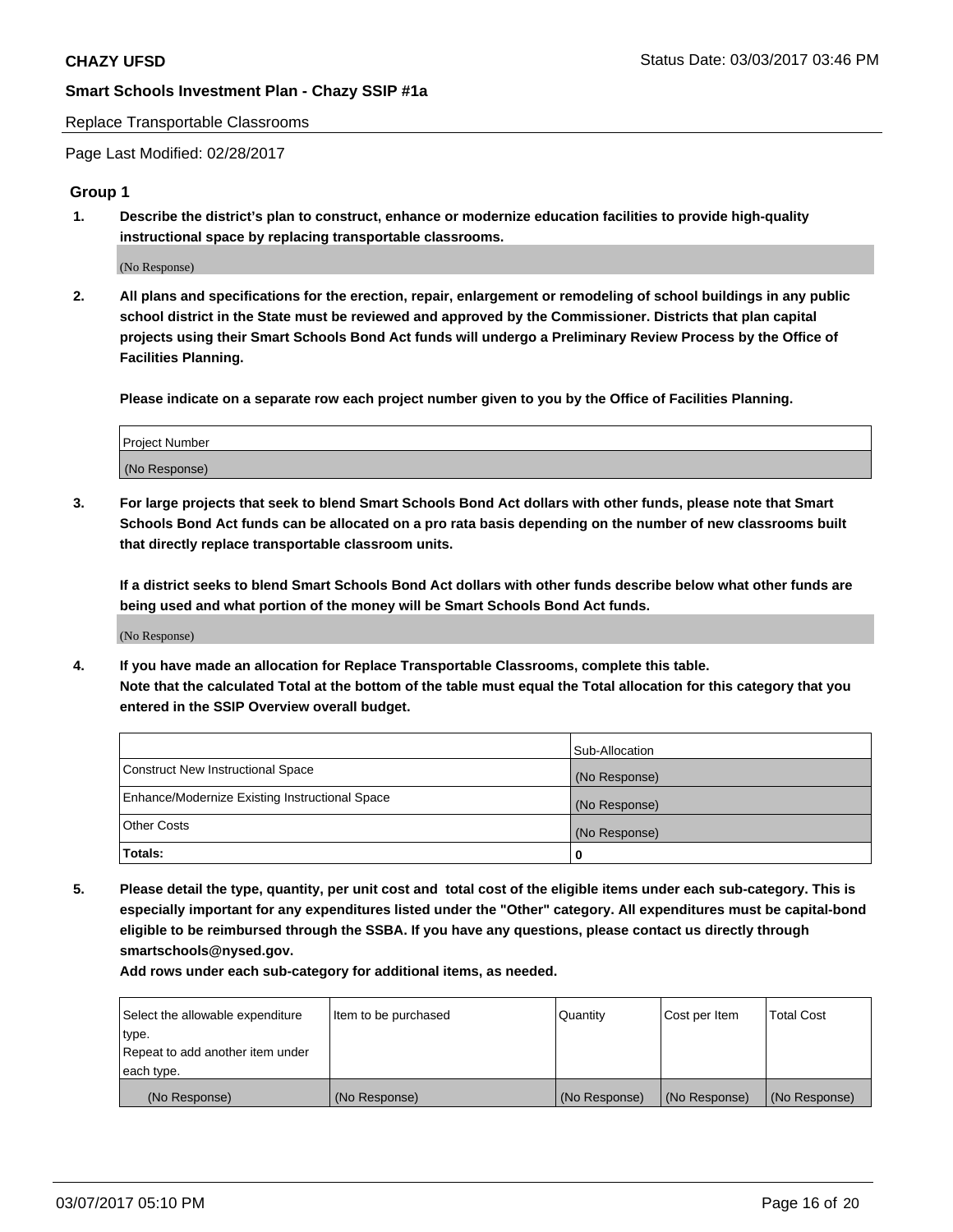#### High-Tech Security Features

Page Last Modified: 02/28/2017

## **Group 1**

- **1. Describe how you intend to use Smart Schools Bond Act funds to install high-tech security features in school buildings and on school campuses.**
- **2. All plans and specifications for the erection, repair, enlargement or remodeling of school buildings in any public school district in the State must be reviewed and approved by the Commissioner. Districts that plan capital projects using their Smart Schools Bond Act funds will undergo a Preliminary Review Process by the Office of Facilities Planning.**

**Please indicate on a separate row each project number given to you by the Office of Facilities Planning.**

| Project Number |  |
|----------------|--|
| (No Response)  |  |

**3. Was your project deemed eligible for streamlined Review?**

- Yes
- $\square$  No

**4. Include the name and license number of the architect or engineer of record.**

| Name          | . License Number |
|---------------|------------------|
| (No Response) | (No Response)    |

**5. If you have made an allocation for High-Tech Security Features, complete this table.**

**Note that the calculated Total at the bottom of the table must equal the Total allocation for this category that you entered in the SSIP Overview overall budget.**

|                                                      | Sub-Allocation |
|------------------------------------------------------|----------------|
| Capital-Intensive Security Project (Standard Review) | (No Response)  |
| <b>Electronic Security System</b>                    | (No Response)  |
| <b>Entry Control System</b>                          | (No Response)  |
| Approved Door Hardening Project                      | (No Response)  |
| <b>Other Costs</b>                                   | (No Response)  |
| Totals:                                              | 0              |

**6. Please detail the type, quantity, per unit cost and total cost of the eligible items under each sub-category. This is especially important for any expenditures listed under the "Other" category. All expenditures must be capital-bond eligible to be reimbursed through the SSBA. If you have any questions, please contact us directly through smartschools@nysed.gov.**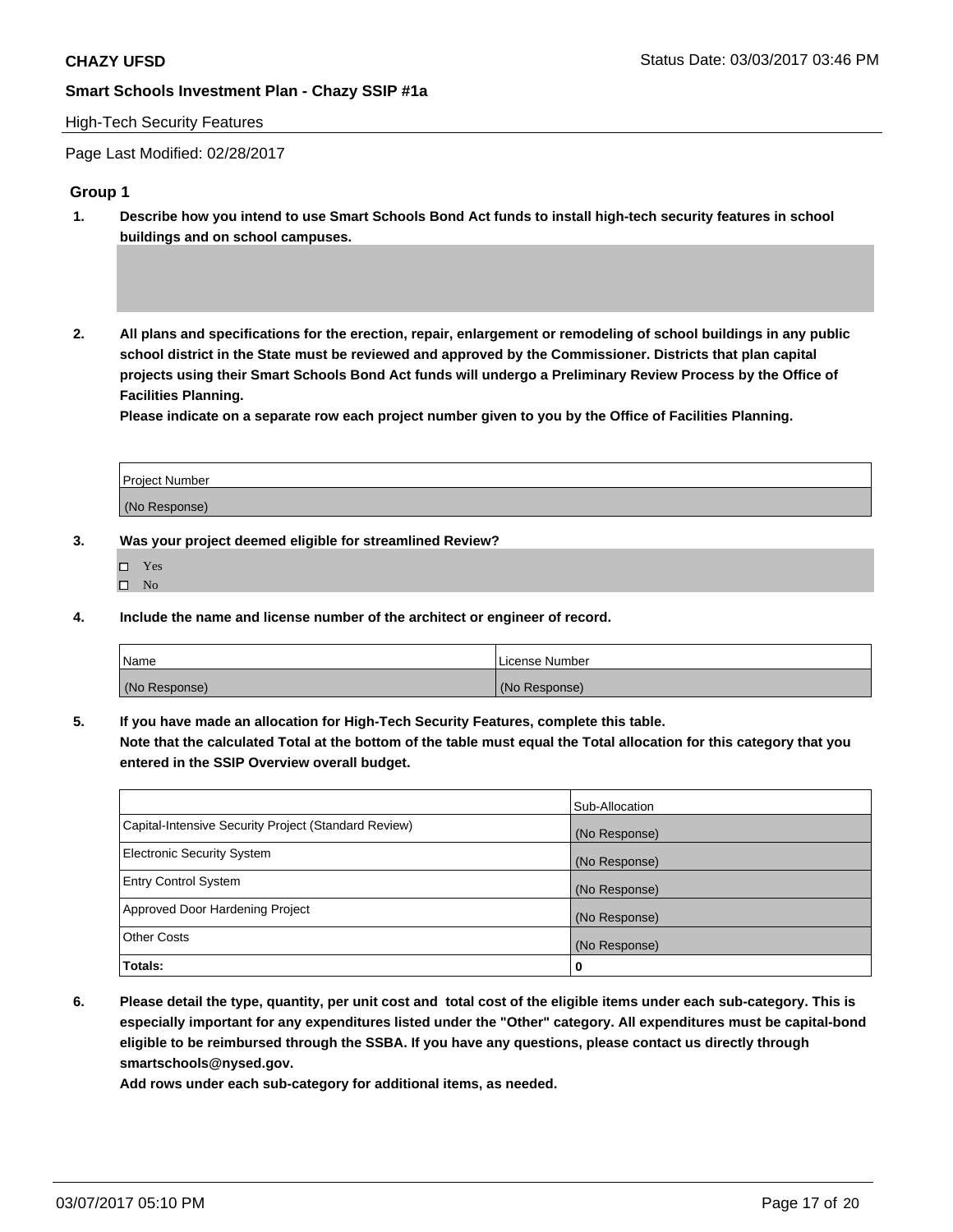# High-Tech Security Features

| Select the allowable expenditure | Item to be purchased | Quantity      | Cost per Item | <b>Total Cost</b> |
|----------------------------------|----------------------|---------------|---------------|-------------------|
| type.                            |                      |               |               |                   |
| Repeat to add another item under |                      |               |               |                   |
| each type.                       |                      |               |               |                   |
| (No Response)                    | (No Response)        | (No Response) | (No Response) | (No Response)     |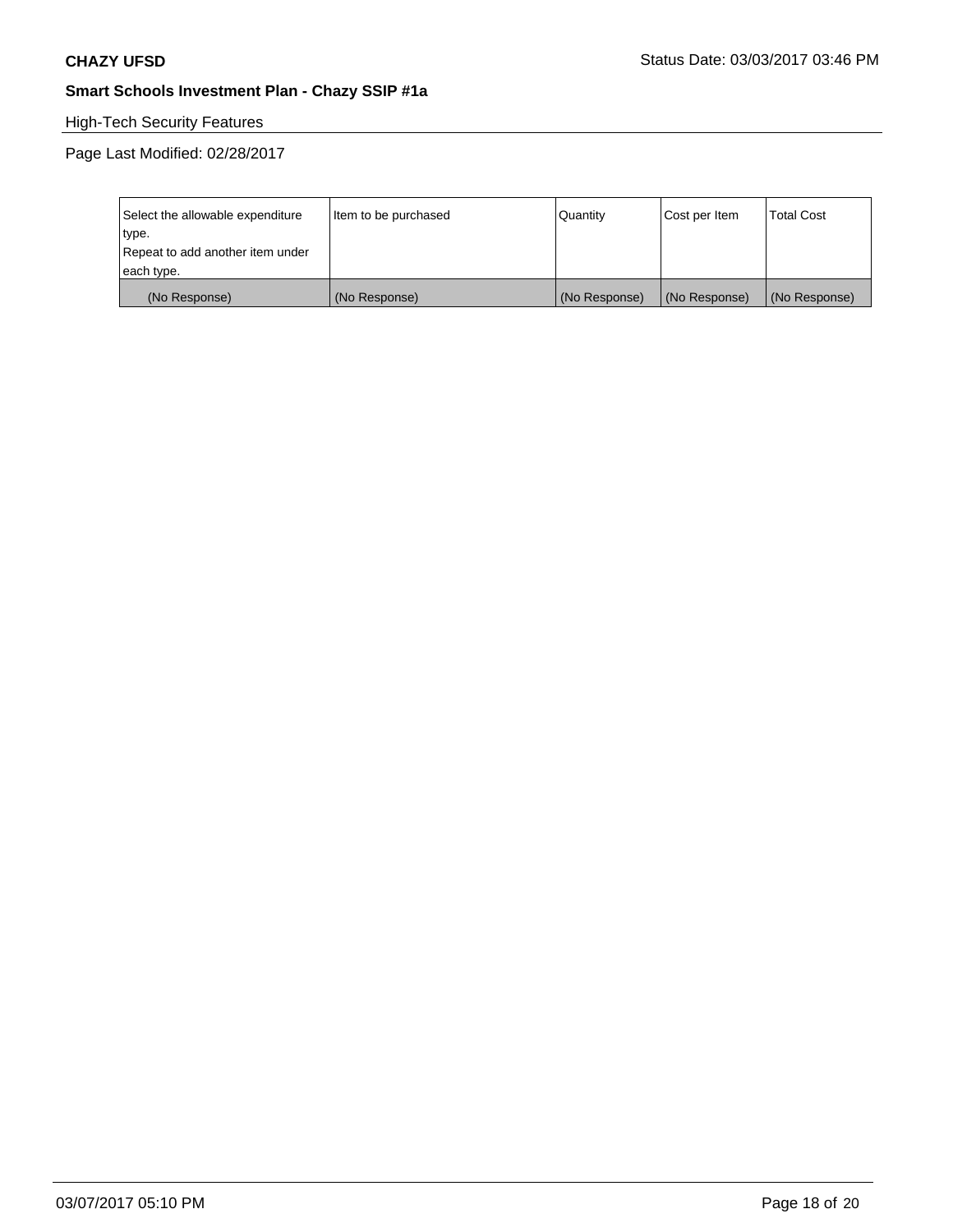Report